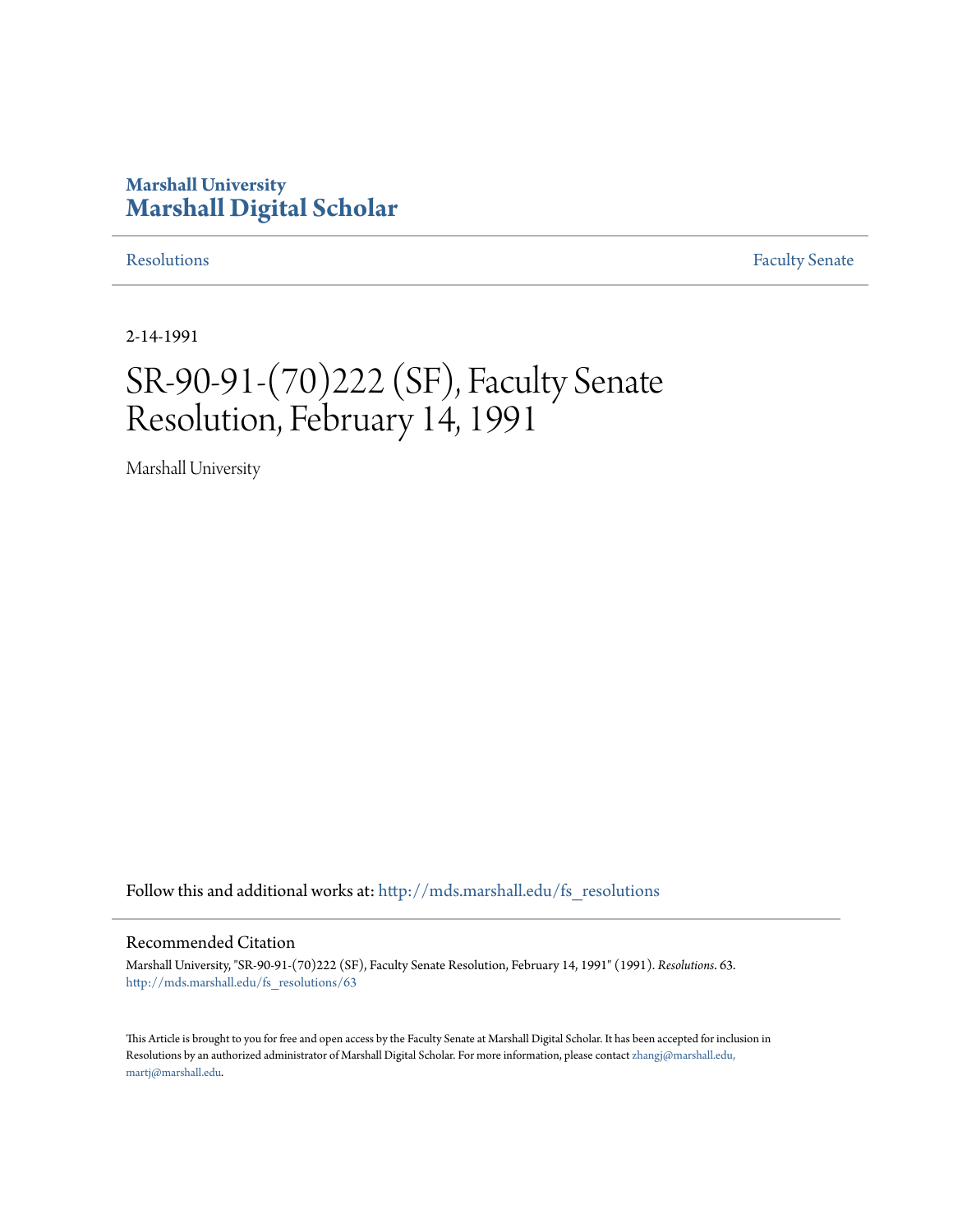#### **FACULTY SENA TE**  Resolution February 14, 1991 (from the Senate Floor)

## **SR-90-91-(70 )222 (SF)**

WHEREAS the Administration of Marshall University has ignored the established planning and governance structures of this institution in formulating, coordinating, and executing its policy of accreditation for the academic unit known as the College of Business, in accordance with Faculty Senate Policy Statement #2 of 19 October 1987; and

WHEREAS, in so doing, the Administration of Marshall University has unilaterally singled out this one academic unit for inclusion among the *uppermast ten percent* of all academic units of its kind in the nation in matters of stature, funding, and mission while, at the same time, assigning an inferior priority to the quest for similar stature, funding, and missions by other academic units of this institution; and

WHEREAS this clearly discriminatory action by the Administration of Marshall University has seriously compromised and jeopardized the harmony, the tranqui11ty, and the collegial1ty among academic units on th1s campus;

BE IT RESOL VED THAT the Faculty Senate of Marshall University goes on record as reprimanding the Administration of Marshall University for its unconscionable action in this matter; and further

BE IT RESOL VED THAT the Administration of Marshall University reaffirm Its pledge never again to violate the rights, the prerogatives and the privileges of the faculty, the staff, and the students of this institution regarding shared governance in matters of academic planning.

### **FACULTY SENATE PRESIDENT:**

FACULTY SENATE PRESIDENT:<br>APPROVED<br>BY SENATE: <u>Kathragn Merid</u> BY SENATE:  $\bigcup_{\alpha}$  althree  $\bigcup_{\alpha}$  (althree  $\bigcup_{\alpha}$   $\bigcup_{\alpha}$   $\bigcup_{\alpha}$   $\bigcup_{\alpha}$   $\bigcup_{\alpha}$   $\bigcup_{\alpha}$   $\bigcup_{\alpha}$   $\bigcup_{\alpha}$   $\bigcup_{\alpha}$   $\bigcup_{\alpha}$   $\bigcup_{\alpha}$   $\bigcup_{\alpha}$   $\bigcup_{\alpha}$   $\bigcup_{\alpha}$   $\bigcup_{\alpha}$   $\bigcup_{\alpha}$   $\bigcup_{\alpha}$   $\big$ DISAPPROVED BY SENATE: \_\_\_\_\_\_\_\_\_\_\_\_\_\_ \_..LJATE\_· \_\_ \_

**SR-90-91-(70)222 (SF)**